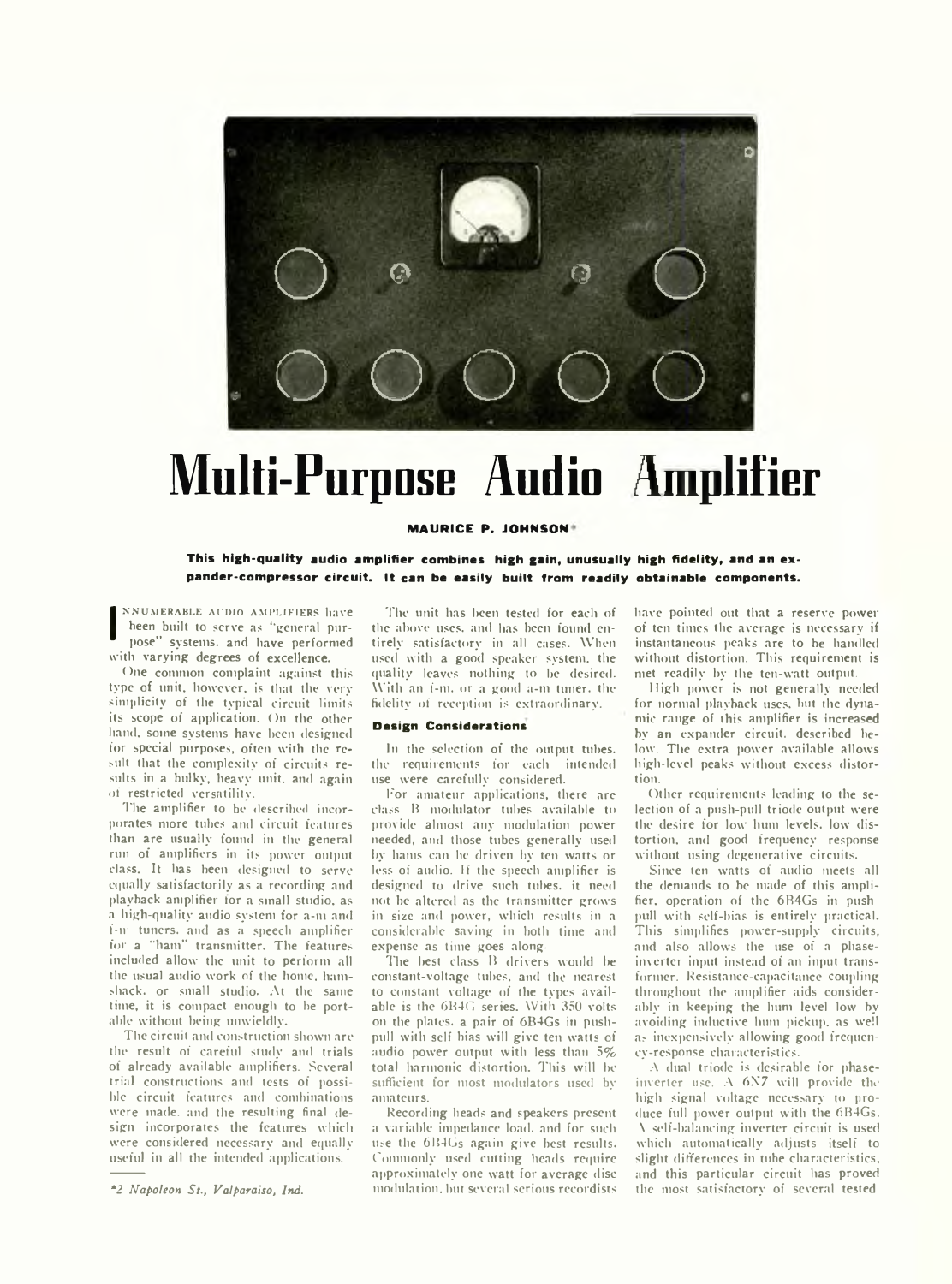#### **Tone Control**

In some applications, a tlat frequency response is desired, but tor maximum versatility some control over the response is necessary. In recording, a rising treble response is highly desirable. In a speech amplifier, however, suppression of the highs and lows allows maximum power at the speech frequencies, and an opposite response curve is needed. For these reasons, a popular type of dual tone control was selected for this unit, which makes use of a degenerative cathode circuit built around a 6C5 tube. Dual controls permit independent control of each end of the audio range. Either boost or attenuation of highs or lows is available with the two control potentiometers, so that practically any response curve can be obtained. The circut is so arranged that unity stage gain is obtained at mid-frequencies, regardless of the settings of the controls. More complete details on this tone control circuit can he obtained from the manufacturer of the special choke required for bass control.

It is accepted practice to limit the dynamic range of the material being recorded to prevent overcutting the disc at high volume levels, while keeping low volume levels at a suitable value

above amplifier and disc surface noise. This calls for volume compression to be included in the amplifier. During playback. the volume range of the recording must he artificially increased to restore the reproduction to its original range and brilliance. This action is obtained from an expander.

In phone work on the ham bands, a high average modulation is needed for best operation. However, if the audio level is high, with the conventional speech amplifier, there is always the danger of overmodulation on voice peaks resulting in splatter. The compressor circuit is ideally suited for this application, since it will allow a high average modulation, while suppressing the peaks to prevent overmodulation. The compressor performs this helpful service by suppression rather than clipping of the audio peaks, and therefore gives less distortion.

(Editor's Xote: *The standard Thordarson tone control circuit employed here uses constants which cause the highfrequency boost curve to depart from flat at about 600 cps. Some users prefer to have the departure occur somewhat higher up in the frequency band, so that the response up to 2WO cps is not affected by the boost control. To obtain this effect, C» should be reduced in capacitance, with a suggested value being 0005* m/-)

Because of these advantages, it was decided that an expander-compressor circuit should he included in the design, and it is well worth the three tubes needed for its incorporation.

## **Expressor Circuit**

The functions of expansion and compression are both available in the "expressor" circuit used, based upon a circuit originally appearing in *Electronics\*.* A 6SK7 tube is selected as the control tube because of its variable mu remote cut-off feature. The plate, screen, and suppressor are tied together to permit operation as a triode. The normal bias on the tube is obtained from the voltage divider formed by *R-13* and *R-16* in series.

Part of the input signal for the 6SK7 is fed to the 6SJ7. which works as a conventional pentode voltage amplifier. The amplified signal output of this tube is fed to the plate of one section and the cathode of the other section of a 6116 duo-diode rectifier. The remaining plate and cathode are connected to the ends of a center tapped potentiometer. the center tap being grounded. The output of the 6116 is a d-c voltage which

Volume Expansion with a Triode," by C. G. McProud. *Electronics,* August 1940.

#### **Schematic diagram of the multi-purpose audio amplifier.**

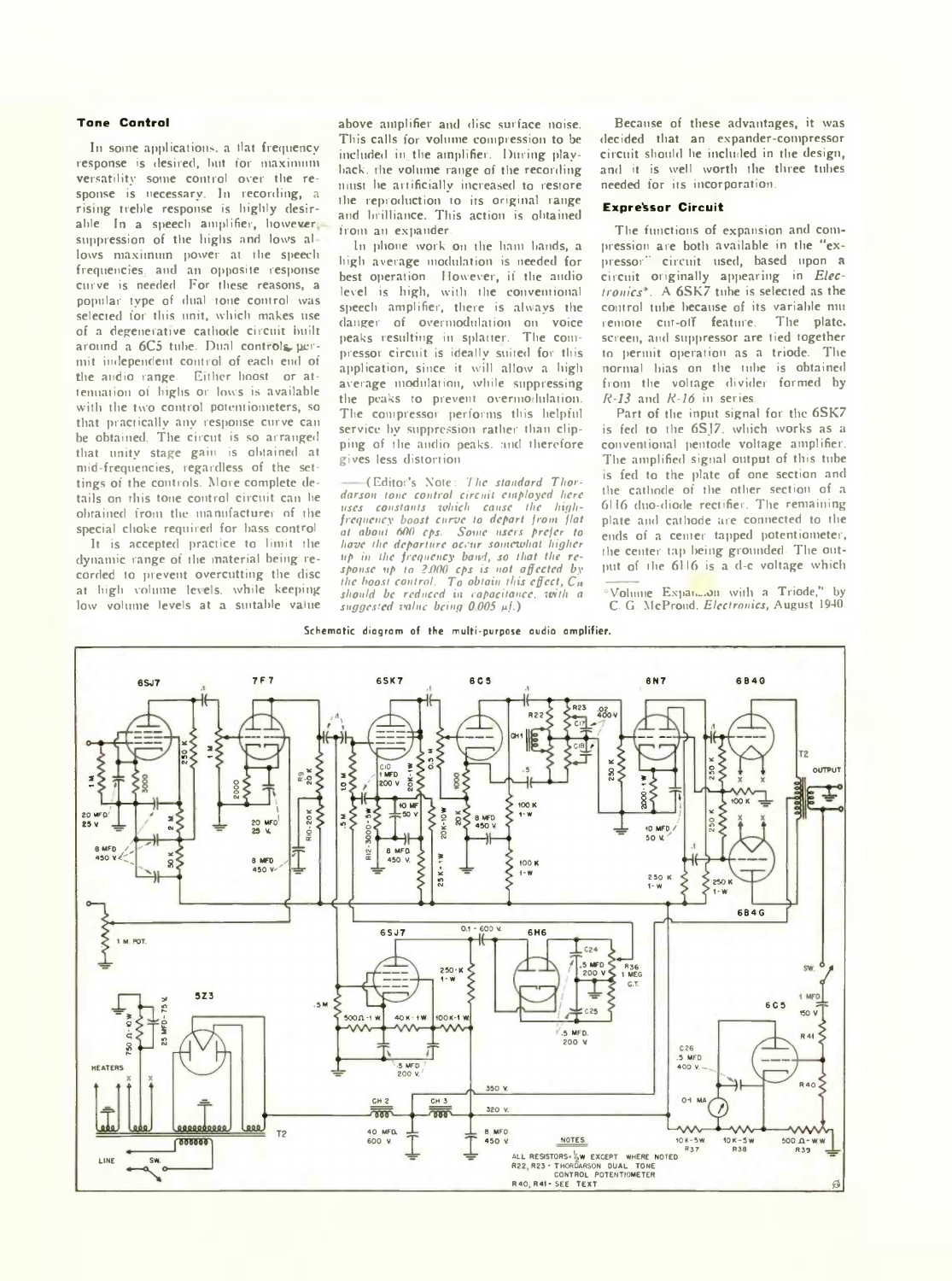is applied to the signal grid of the 6SK7 tube, along with the regular signal input. This d-c voltage acts as the bias which causes expansion or compression, depending upon the voltage polarity. The KC values of this bias circuit are such that the bias follows the general audio level, rather than the audio itself. Since the time constants of the circuit are rather critical, for proper operation it is recommended that the values given for the parts be adhered to closely. Some control over the time delay may be had by varying the size of *C-10,* but the value listed was found to give a good average delay for ordinary use.

Potentiometer *R-36* allows control of the value of bias voltage. Maximum expansion is had at one end of the contiol. and maximum compression at the other extreme. Setting the control to the mid position grounds out the control-bias voltage, and thus removes the expressor action altogether. The 6SK7 then operates as a regular low-mu triode. Naturally, intermediate settings of the control potentiometer will give intermediate amounts of expression.

-----(Editor's Note: *There arc two time constants involved in any expressor cir-cuit, and both should be considered. °Attack'' time refers to the delay in operation of the iireuif to increase or decrease the volume upon application of a signal, while the ' release" time is the delay in return to normal gain. In this circuit, the attack time is the product of R<sub>tt</sub> and C<sub>10</sub>, and the*<br>*release time equals the product of* C<sub>15</sub> and *half of Rst* plus *the attack time. Listening tests have indicated a recommended value of the order of 75 milliseconds for attack time and this delay would be obtained if Rit were 0.5 meg and C» were 0.15 nf. The release time should be longer, usually between 200 and 300 milliseconds. Il'it'h the* suggested values for R<sub>n</sub> and C<sub>10</sub>, this would *necessitate the use of 0.35-fif capacitors for*  $C<sub>21</sub>$  and  $C<sub>25</sub>$  with the center-tapped 1-meg*ohm potentiometer R\$s.)*

The input circuit will depend upon the manner in which the amplifier is to be used. The amplifier shown in the photographs was intended for use with a remotely located multi-input preamplifier, which would be used whenever microphone pickups were necessary. Therefore, it was decided that two medium level input channels would be sufficient. One channel could be fed by the remote preamp, and the other channel serves for the turntable or tuner locations, through the use of a simple switching panel. The two amplifier inputs are of the high impedance type.

A dual triode is used as an electronic mixer, by feeding the grids individually while the plates are tied in parallel. Several types of tubes and variations of the mixing circuit were tried before the one shown was selected. A lock-in tube was chosen since it had the lowest noise level of types tested for this application.

In many cases, it is recommended that isolation resistors be added in the plate coupling arrangement, when dual triodes are used for this form of electronic mixer. However, the parallel connection of the plates to a single load resistor simplified the problem of shielding the leads and reduced the hum pickup at this sensitive point to a marked degree. A careful check of the mixing action proves that there is no interaction of the controls, and no noticeable distortion occurs in the stage. This is by far the most satisfactory of the many mixer elements commonly encountered.

Each mixer grid is fitted with a volume control potentiometer for controlling the input signal amplitude. A master gain control is added between the expressor and tone controls.

Although not used in the original construction, a 6SJ7 preamplifier stage is shown in the schematic. This was added for those persons who may wish

**Top view of the multi-purpose audio amplifier.**



to duplicate the amplifier and desire at least one microphone input without the necessity of using a separate preamplifier. It is recommended that not more than one microphone channel be added to the main amplifier chassis, because of the difficulty of adequately shielding and decoupling the high-gain stage when located with the power supply. If more than one mike channel is needed, a preamplifier is the best solution. It is then suggested that the layout shown in the photos be followed for the amplifier, and two medium level inputs be made byfeeding the 7F7 grids directly, with the associated gain controls, in a manner similar to the one medium-level input to the 7F7 shown in the schematic.

#### **Manitaring Recordings**

Another feature which has proved to be very useful is the output meter shown connected across the output transformer secondary. Special db or vu meters are available for use in keeping an accurate check on the output levels.

What was desired in this case, however, was not so much an extremely accurate indication of the exact output, but rather a simple indicator of reasonably good frequency characteristics for monitoring the recording level. A simple vacuum-tube voltmeter was constructed with an 0-1 ma meter as the indicator. The circuit is conventional. *C-26* is added to enable the movement to respond to peaks which might otherwise not show up on the meter. A 7F7 section was used for the triode meter tube in the pictured unit, but a 6C5 would be more suitable because of its metal shield. *R-39* is a wire wound potentiometer for adjustment of the bias. This allows the meter to be adjusted to function as a regular output indicator, by setting the bias so that the meter reads zero or nearly zero plate current with no signal. Any signal voltage will then cause the meter to read up scale, due to the rectifying action of the tube. It is also possible to increase the bias beyond the cutoff value, so that the meter will respond only to peaks. One note of caution : With no bias, the tube will draw more than the one milliampere maximum rated for the meter movement, therefore it is important to adjust the bias from a full-negative value toward a less-negative voltage. Cutoff will be readily determined, since the meter will begin to read a steady value of plate current if the bias is reduced below the cutoff value, with no applied signal.

There are many ways of coupling this output meter to the amplifier. Care must be taken to avoid shorting out the input to the meter. The coupling method shown has been satisfactory. The values of *R-40* and *R-41* must be selected by trial. They should be chosen so that the meter will read about halt scale with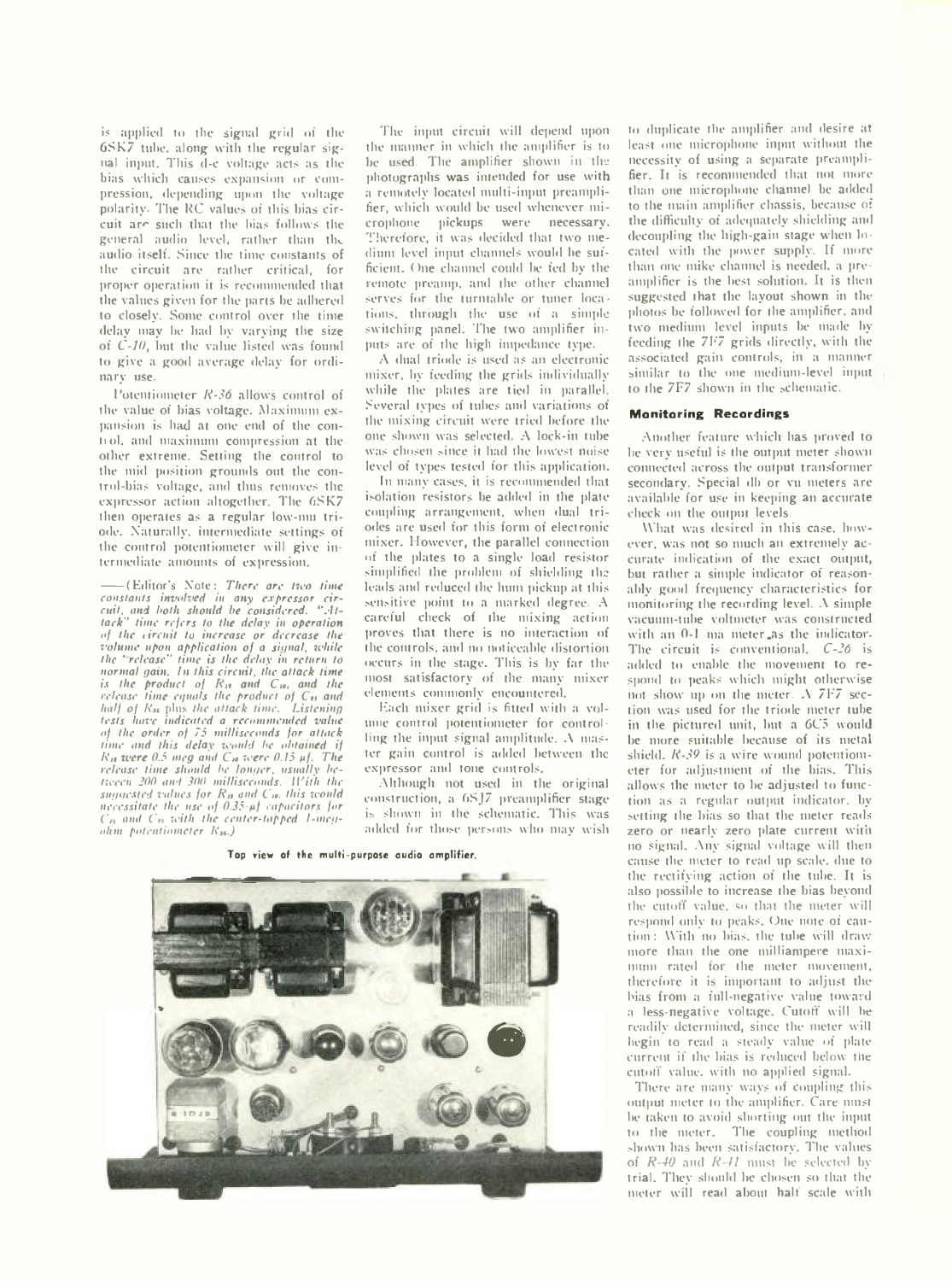normally used audio levels. It may be desirable to make a variable voltage divider it the amplifier is used repeatedly at varying levels. In the unit shown. *R-40* was made one megohm and *R-41* was made 5 megs to give good meter indications at normal speaker levels of approximately 5 watts.

The power supply is conventional. The components are oversize to give trouble-free operation and avoid excessive heating. Filter capacitors are large, and choke input is used. Separate windings are used for the output-tube filaments so that self bias can be used.

Considering the circuit as a whole, it will he noticed that every attention has been paid to securing freedom from hum without sacrificing good fidelity. Extensive decoupling is used in the plate voltage leads. By-pass and filter capacitors arc large. Triodes are used wherever possible, with low values of plate<br>loads. Coupling capacitors are large Coupling capacitors are large enough to give good response at the low frequencies. All resistors, and particularly those in the high-gain input stage should be of highest quality to reduce circuit noises as much as possible. The layout lias been made with the idea of keeping the amplifier compact and without crowding of components. Care in construction and wiring has been amply rewarded in noise-free and trouble-free operation.

## **Construction**

For those interested in duplicating this amplifier unit, the following information may be helpful.

The unit shown in the illustrations was constructed on a 10 x 14 x 3 inch chassis, and mounted in a desk style cabinet with a 9 x 15 inch front panel.

The controls, from left to right along the bottom of the panel are: bass control, treble control, master gain control, first input gain control, and second input gain control. Above the bass control on the left of the panel, is the outputmeter bias adjustment. Beside this is the toggle switch in series with the meter lead. In the center of the panel is mounted the milliammeter. This is followed by the line switch, while the expressor control is mounted to the extreme right.

Looking at the top of the chassis, the power supply is arranged along the rear edge, the input choke and filter condenser mounted above the chassis. The output transformer is at the left rear. The row of tubes in the center, from left to right, consists of: push-pull 6l»40s, 6X7, 6SK7, 6SJ7, and 6H6. Directly behind the panel, from left to right, are the tone control choke, followed by the 6C5 tone-control tube, and at the right of the meter, the outputmeter tube and the 7F7 input mixer. If tlie 6SJ7 input stage is to be used, it



**Bottom view of the multi-purpose audio amplifier.**

should be located at the right, where the 7F7 is now shown, the 7F7 moved to the left where the meter tube is now located, and the meter tube mounted directly behind the meter movement. These locations have been selected in the interests of low hum and minimum interaction between stages. The components directly behind the panel should be set back sufficiently to avoid interfering with the controls and meter which are mounted on the panel.

The under-chassis view shows that the wiring is made as direct and pointto-point as possible. A row of tie-down lugs is run between the two lines of tube sockets, to mount resistor and condenser leads. The power supply wiring is cabled. The high-gain input leads are all made with shielded wire, which is bonded to the chassis every few inches. All ground points are tied together with bus-bar, even though the chassis is itself at ground potential. Care in wiring throughout will give an amplifier with inaudible hum even at high output levels.

## **Operation Notes**

Some comments on the proper adjustments tor best operation of this unit are in order.

With all controls full open, the gain in the amplifier becomes excessive. In fact, when an ordinary commercial shellac pressing is played with a highquality pickup of the high-impedance type which gives approximately one volt output, the 6B4Gs will be overdriven if the controls are fully opened. The reason for incorporating this extra gain, however, will he apparent when the proper adjustment of the circuit is explained.

For correct action of the expressor, the signal applied to the 6SK7 grid is rather critical. With insufficient signal, the control bias developed will be low, and it will be impossible to obtain complete expansion or compression. On the other hand, if too great a signal voltage is applied to the grid, the expression bias will cause over-compression and over-expansion. Correct voltage will give smooth expansion with no tendency to distort, and will hold the output signal at a constant level when compressing, with no tendency to squelch or cut-off the 6SK7.

The input gain controls are used to set the signal to the proper level for proper expressor action, and usually this will call for about 0.25 to 0.5 volt signal on the input-mixer grid. Once the input gain controls are set to this level, there will be no need for readjusting them until a different pickup device is used. The master gain control, which is located after the expressor stage, is used as the conventional gain control, to set the output volume level to that desired for any particular application. Under these conditions of operation. a check of the waveform at each stage was made and no distortion was apparent on the c-r tube, even with the master gain control fully on.

Control over expansion or compression is had by varying the bias by means of potentiometer *R-36.* Do not use the input gain controls as a means of varying the expressor action, once the controls have been set to the proper positions.

Adjustment of the meter bias control was covered above. The remaining controls are conventional in action, and no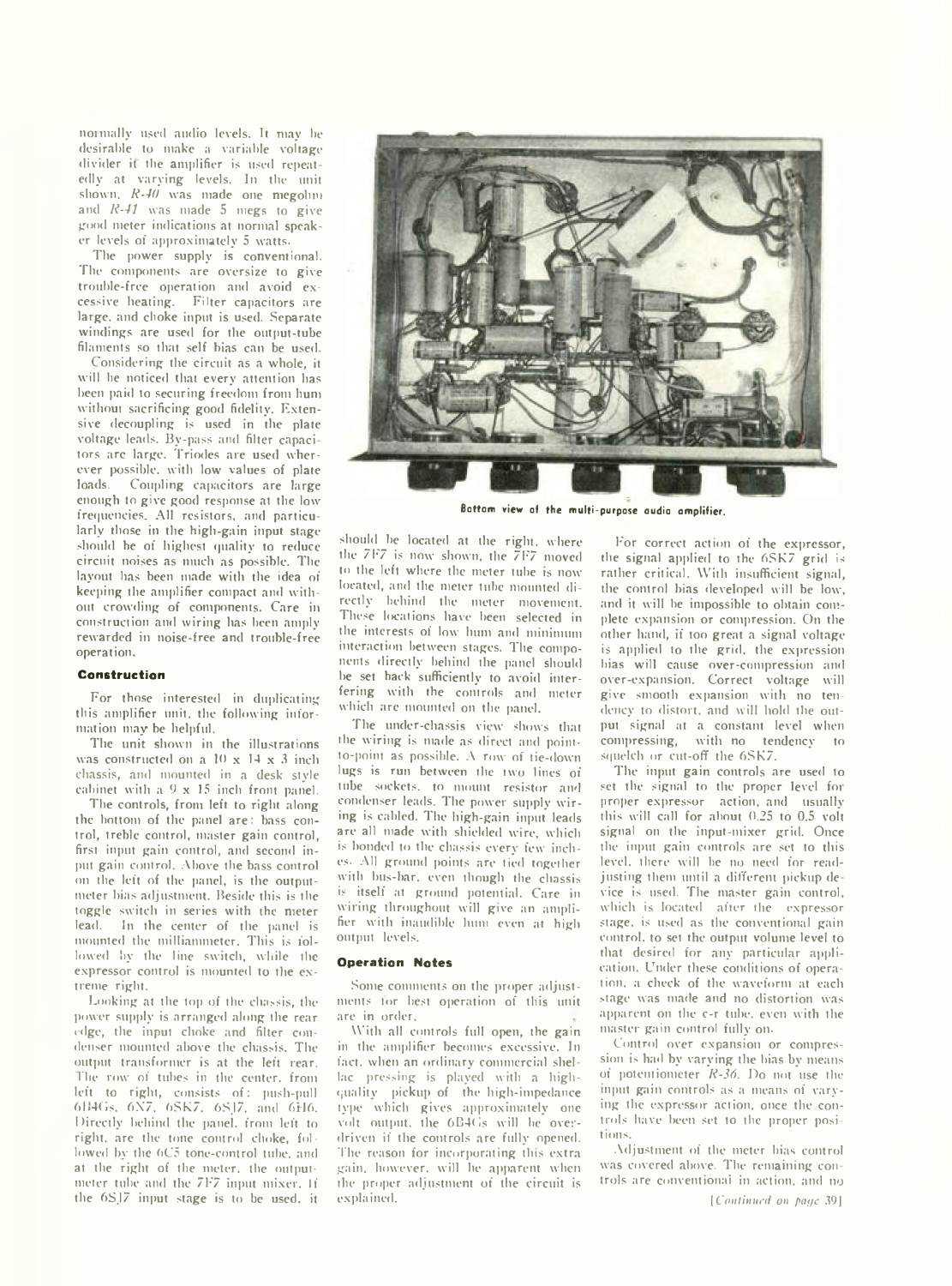that below 700 cycles or above 7,000 cycles the intensity of the tones must be greater, and that it is particularly so with the bass notes to give a loudness of 00 db. The decibels of loudness levels are called Plions.

The required increase of intensity of the frequencies above 7.000 cycles does not vary greatly with the various degrees of loudness; but such increase does vary greatly in the frequencies below 700 cycles per second, and a higher fidelity is favored by great loudness. Therefore, any controlled reduction of amplified volume causes a greater loss in bass response and warrants a ''boosted bass'' in phonograph records and radio amplifiers, but it also makes automatic volume control likely to produce an unbalance between bass and treble tones.

\\ ithin certain limits all of our sense organs conform to the Weber-Fechner Law in psycho-physics: that equal increments of sensation are associated with equal increments of the logarithm of the number which represents the comparative ratios of the stimuli (therefore, the relationship between increase of stimulus and resulting increase of sensation).

If one listens to music from a point 100 feet away and approaches to 10 feet, since the intensity of sound varies inversely as the square of the distance, it will be 100 times or 20 db greater. Also, all tones below 700 cvcles frequency will sound disproportionately louder and a 100-cycle tone will have a loudness level a further 20 db above a higher-pitched tone. Thus the bass tones are lost as we get farther away or as the volume of a loudspeaker is reduced.

### **Overloading**

When the ear is overloaded it acts as does an overloaded electron-tube amplifier by departing from a straight-line magnification of impressed frequencies and acting as a modulator which originates harmonic frequencies. This takes place when the intensity of the impressed tone exceeds 40 decibels above its threshold of hearing value; and higher harmonics result from increased overloading.

Another result of overloading is the impression in the brain of a shift in pitch, which is particularly noticeable for tones of 100 to 200 cycles per second, At 60 db, the tone seems two per cent lower in frequency, at 76 db three per cent lower, and at 93 db eleven per cent lower (as determined by S. S. Stevens at Harvard), Dr. Harvey Fletcher noted that a 222-cycle tone at 100 db sounded the same pitch as a 200-cycle tone at 40 db; and that a 421-cycle tone at 100 db was the octave above the 222-cycle tone and sounded the same in



pitch as a 400-cycle tone at 40 db. Since the intensities produced bv orchestras may be as high as 100 db it is evident that the crescendos produce dissonances.

Furthermore, if a pure tone receives a cyclical variation of its intensity its frequency is increased and decreased by the frequency of the intensity change: and the fundamental has only one-half intensity and each side-band onequarter. A different modulation occurs where there is a cyclical variation of the frequency of a pure tone. This produces the musician's vibrato, which is best when varying six to seven times per second.

## **Visual Perception**

An equivalent illusion occurs with visual perception where the speed of a rotating hodv appears to increase as the illumination is decreased, and vice versa. This indicates that there is a timing function associated with the mechanism of transmission of nerve impulses to the brain. About twenty years ago the writer proposed an electrostatic bio-chemical hypothesis to explain the transmission of nerve impulses as due to the charging and discharging of electrical condensers in the nerve system.

The time interval for charging would depend upon the intensity of the stimulus. and the frequency of charge-discharge cycle would also vary with such intensity. Therefore, an image would move a shorter distance (for a given velocity) upon the retina between successive periodic stimulations of the optic nerve endings when receiving a high illumination intensity than it would with dim illumination. Similarly with the stimuli of sound, the more rapid nerve transmission of high intensities gives a brain sense of a greater interval between each cycle, and therefore a lower pitch of tone.

In the construction of a nerve there is a central "axis cylinder" of about nine per cent of the nerve fibre, encased by a sheath of fatty myelin. The miner alized plasma of the central core makes of it an electrical conductor, while the fatty sheath is an insulator. Such is the manner of an electrical condenser.

Twenty years ago it was dicovered that no graduated impulses are carried by a nerve fibre, and that sensations were observed in steps or quanta and that a certain quantum represents the threshold of perception. If the transmission of nerve impulses were by direct electric current any stimulus would produce a proportionate effect by grad ual change. This is not so.

We find that there is a threshold of hearing and that the loudness heard is directly related to the number of nerve fibres excited and the rate at which these excitations occur, since each fibre always carries its maximum impulse. When all nerve fibres have been excited at their maximum frequency no further loudness is possible as sound.

After a nervous impulse has passed through a nerve there is a refractory phase during which time the ionized nerve plasma and tissue is reconstructed and the nerve is unable to respond or conduct. Then there follows a relativerefractory phase during which the excitability, the conductivity, and the speed of propagation gradually return to normal, and upon doing so an inertia effect is exhibited by passing the normal to a supernormal state when the nerve is more sensitive, more highly conductive, and permits a greater speed of propagation, and so conducts quanta less than the threshold values. Then the supernormal state returns to normalcy.

The time interval of the refractory state is one millisecond, and for the relative-refractory state is three milliseconds. Therefore, the maximum number of nervous impulses that a single nerve fibre can send to the brain is 1,000 per second; and those periodic excitations greater than 300 per second will not be transmitted as normal impulses since